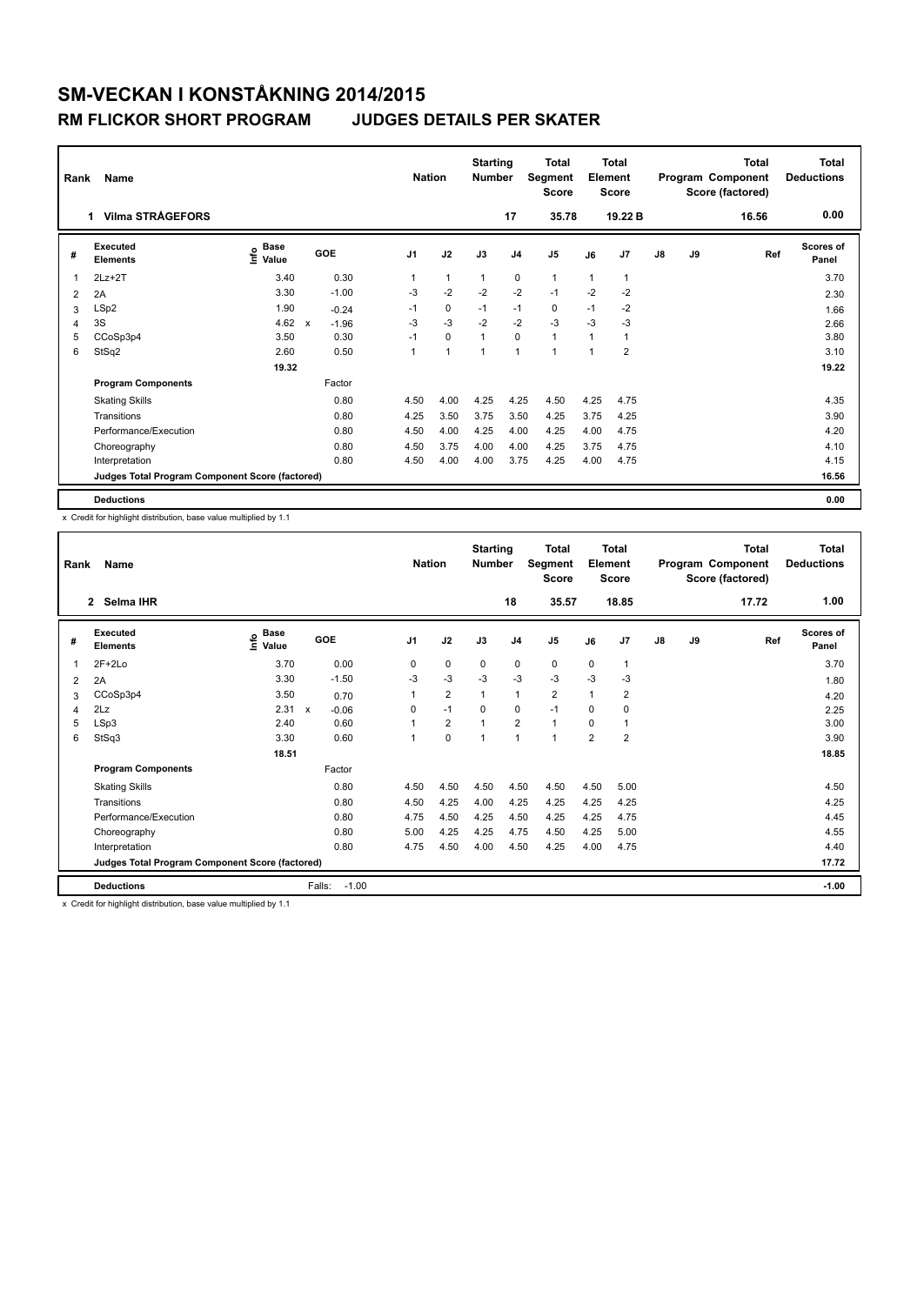### **RM FLICKOR SHORT PROGRAM JUDGES DETAILS PER SKATER**

| Rank           | Name                                            |                              |                           |         | <b>Nation</b>  |                | <b>Starting</b><br><b>Number</b> |                | <b>Total</b><br><b>Segment</b><br><b>Score</b> |          | <b>Total</b><br>Element<br><b>Score</b> |               |    | <b>Total</b><br>Program Component<br>Score (factored) | <b>Total</b><br><b>Deductions</b> |
|----------------|-------------------------------------------------|------------------------------|---------------------------|---------|----------------|----------------|----------------------------------|----------------|------------------------------------------------|----------|-----------------------------------------|---------------|----|-------------------------------------------------------|-----------------------------------|
|                | Anja LIEDHOLM<br>3                              |                              |                           |         |                |                |                                  | 15             | 33.32                                          |          | 17.24                                   |               |    | 16.08                                                 | 0.00                              |
| #              | Executed<br><b>Elements</b>                     | <b>Base</b><br>١nf٥<br>Value | GOE                       |         | J <sub>1</sub> | J2             | J3                               | J <sub>4</sub> | J <sub>5</sub>                                 | J6       | J <sub>7</sub>                          | $\mathsf{J}8$ | J9 | Ref                                                   | Scores of<br>Panel                |
| $\overline{1}$ | 2A                                              | 3.30                         |                           | $-0.40$ | $-1$           | $-1$           | $\mathbf 0$                      | $\mathbf 0$    | $-1$                                           | $-1$     | $-1$                                    |               |    |                                                       | 2.90                              |
| $\overline{2}$ | 2F                                              | 1.90                         |                           | 0.30    |                | $\overline{2}$ | $\mathbf{1}$                     | $\mathbf{1}$   | $\mathbf{1}$                                   | $\Omega$ | 1                                       |               |    |                                                       | 2.20                              |
| 3              | LSp1                                            | 1.50                         |                           | 0.20    | 0              | $\mathbf 0$    | $\mathbf 0$                      | $\pmb{0}$      | $\mathbf{1}$                                   | 1        | $\overline{1}$                          |               |    |                                                       | 1.70                              |
| 4              | $2Lz+2T$                                        | 3.74                         | $\boldsymbol{\mathsf{x}}$ | 0.30    |                | $\mathbf{1}$   | $\mathbf{1}$                     | $\mathbf{1}$   | $\Omega$                                       | 1        | 1                                       |               |    |                                                       | 4.04                              |
| 5              | StSq2                                           | 2.60                         |                           | 0.30    |                | $\mathbf 0$    | $\mathbf 0$                      | $\pmb{0}$      | $\mathbf{1}$                                   | 1        | $\mathbf 1$                             |               |    |                                                       | 2.90                              |
| 6              | CCoSp3p4                                        | 3.50                         |                           | 0.00    | $-1$           | $\mathbf 0$    | $\Omega$                         | $\mathbf 0$    | 1                                              | $\Omega$ | 0                                       |               |    |                                                       | 3.50                              |
|                |                                                 | 16.54                        |                           |         |                |                |                                  |                |                                                |          |                                         |               |    |                                                       | 17.24                             |
|                | <b>Program Components</b>                       |                              |                           | Factor  |                |                |                                  |                |                                                |          |                                         |               |    |                                                       |                                   |
|                | <b>Skating Skills</b>                           |                              |                           | 0.80    | 4.50           | 3.75           | 4.00                             | 4.25           | 4.25                                           | 3.75     | 4.75                                    |               |    |                                                       | 4.15                              |
|                | Transitions                                     |                              |                           | 0.80    | 4.25           | 3.75           | 3.75                             | 3.50           | 4.00                                           | 3.50     | 4.00                                    |               |    |                                                       | 3.80                              |
|                | Performance/Execution                           |                              |                           | 0.80    | 4.50           | 3.75           | 4.25                             | 4.00           | 4.25                                           | 3.50     | 4.50                                    |               |    |                                                       | 4.15                              |
|                | Choreography                                    |                              |                           | 0.80    | 4.50           | 3.50           | 3.75                             | 4.00           | 4.00                                           | 3.75     | 4.75                                    |               |    |                                                       | 4.00                              |
|                | Interpretation                                  |                              |                           | 0.80    | 4.50           | 3.75           | 4.00                             | 3.75           | 4.00                                           | 3.75     | 4.75                                    |               |    |                                                       | 4.00                              |
|                | Judges Total Program Component Score (factored) |                              |                           |         |                |                |                                  |                |                                                |          |                                         |               |    |                                                       | 16.08                             |
|                | <b>Deductions</b>                               |                              |                           |         |                |                |                                  |                |                                                |          |                                         |               |    |                                                       | 0.00                              |

x Credit for highlight distribution, base value multiplied by 1.1

| Rank         | Name                                            |         |                                    |                      |                | <b>Nation</b>  | <b>Starting</b><br><b>Number</b> |                | <b>Total</b><br>Segment<br><b>Score</b> |                | <b>Total</b><br>Element<br><b>Score</b> |               |    | <b>Total</b><br>Program Component<br>Score (factored) | Total<br><b>Deductions</b> |
|--------------|-------------------------------------------------|---------|------------------------------------|----------------------|----------------|----------------|----------------------------------|----------------|-----------------------------------------|----------------|-----------------------------------------|---------------|----|-------------------------------------------------------|----------------------------|
|              | <b>Elin LAGERWALL</b><br>4                      |         |                                    |                      |                |                |                                  | 14             | 31.14                                   |                | 15.86                                   |               |    | 15.28                                                 | 0.00                       |
| #            | Executed<br><b>Elements</b>                     |         | <b>Base</b><br>$\frac{6}{5}$ Value | GOE                  | J <sub>1</sub> | J2             | J3                               | J <sub>4</sub> | J <sub>5</sub>                          | J6             | J7                                      | $\mathsf{J}8$ | J9 | Ref                                                   | Scores of<br>Panel         |
| $\mathbf{1}$ | $2Lz+2T$                                        |         | 3.40                               | 0.24                 | $\overline{1}$ | 1              | $\mathbf{1}$                     | 1              | 0                                       | 0              | $\overline{1}$                          |               |    |                                                       | 3.64                       |
| 2            | 2A<                                             | $\prec$ | 2.30                               | $-1.30$              | $-3$           | $-3$           | $-2$                             | $-3$           | $-2$                                    | $-2$           | -3                                      |               |    |                                                       | 1.00                       |
| 3            | CCoSp3p4                                        |         | 3.50                               | 0.40                 | 0              | $\overline{2}$ | 1                                | $\mathbf{1}$   | $\mathbf{1}$                            | $\mathbf 0$    | $\overline{1}$                          |               |    |                                                       | 3.90                       |
| 4            | 2Lo                                             |         | 1.98                               | 0.24<br>$\mathsf{x}$ |                | 0              | 1                                | 0              | $\mathbf{1}$                            |                |                                         |               |    |                                                       | 2.22                       |
| 5            | StSq2                                           |         | 2.60                               | 0.20                 |                | 0              | 0                                | $\mathbf 0$    | $\mathbf{1}$                            | 0              | 1                                       |               |    |                                                       | 2.80                       |
| 6            | LSp2                                            |         | 1.90                               | 0.40                 | 1              | 1              | 0                                | 0              | 1                                       | $\overline{1}$ | $\overline{1}$                          |               |    |                                                       | 2.30                       |
|              |                                                 |         | 15.68                              |                      |                |                |                                  |                |                                         |                |                                         |               |    |                                                       | 15.86                      |
|              | <b>Program Components</b>                       |         |                                    | Factor               |                |                |                                  |                |                                         |                |                                         |               |    |                                                       |                            |
|              | <b>Skating Skills</b>                           |         |                                    | 0.80                 | 4.25           | 4.00           | 3.75                             | 4.00           | 4.25                                    | 3.75           | 4.00                                    |               |    |                                                       | 4.00                       |
|              | Transitions                                     |         |                                    | 0.80                 | 4.00           | 3.50           | 3.75                             | 3.50           | 3.75                                    | 3.50           | 3.25                                    |               |    |                                                       | 3.60                       |
|              | Performance/Execution                           |         |                                    | 0.80                 | 4.50           | 3.75           | 4.00                             | 3.75           | 4.25                                    | 3.75           | 3.75                                    |               |    |                                                       | 3.90                       |
|              | Choreography                                    |         |                                    | 0.80                 | 4.75           | 3.75           | 4.00                             | 4.00           | 4.00                                    | 3.50           | 3.75                                    |               |    |                                                       | 3.90                       |
|              | Interpretation                                  |         |                                    | 0.80                 | 4.50           | 3.75           | 3.50                             | 3.75           | 4.00                                    | 3.50           | 3.50                                    |               |    |                                                       | 3.70                       |
|              | Judges Total Program Component Score (factored) |         |                                    |                      |                |                |                                  |                |                                         |                |                                         |               |    |                                                       | 15.28                      |
|              | <b>Deductions</b>                               |         |                                    |                      |                |                |                                  |                |                                         |                |                                         |               |    |                                                       | 0.00                       |

< Under-rotated jump x Credit for highlight distribution, base value multiplied by 1.1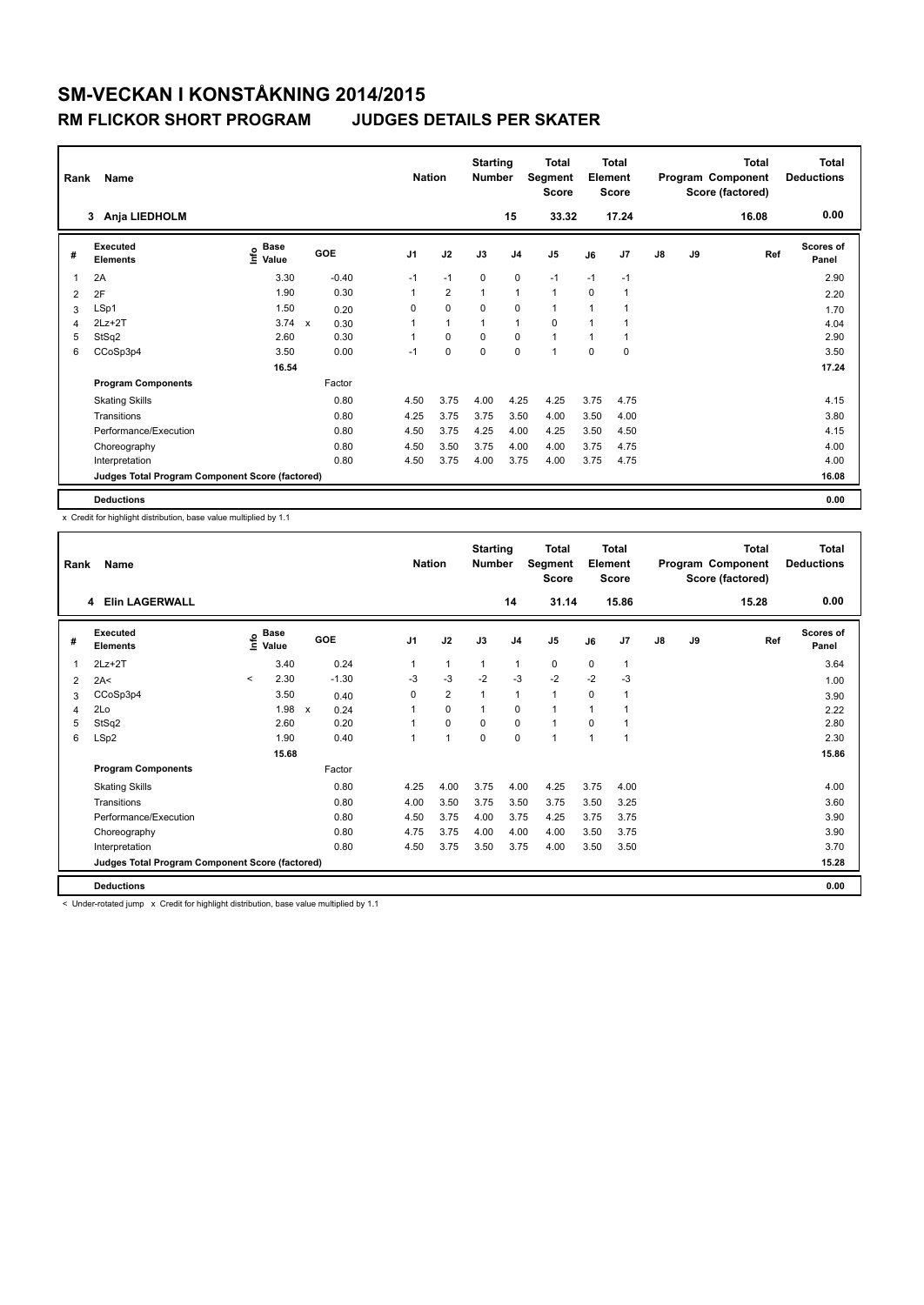### **RM FLICKOR SHORT PROGRAM JUDGES DETAILS PER SKATER**

| Rank           | Name                                            |      |                      |              |         |                | <b>Nation</b> |                | <b>Starting</b><br><b>Number</b> |                | Total<br>Segment<br><b>Score</b> |          | Total<br>Element<br><b>Score</b> |    |    | <b>Total</b><br>Program Component<br>Score (factored) | <b>Total</b><br><b>Deductions</b> |
|----------------|-------------------------------------------------|------|----------------------|--------------|---------|----------------|---------------|----------------|----------------------------------|----------------|----------------------------------|----------|----------------------------------|----|----|-------------------------------------------------------|-----------------------------------|
|                | <b>Felicia ISRAELSSON</b><br>5.                 |      |                      |              |         |                |               |                |                                  | 12             | 30.65                            |          | 15.69                            |    |    | 14.96                                                 | 0.00                              |
| #              | Executed<br><b>Elements</b>                     | ١nf٥ | <b>Base</b><br>Value |              | GOE     | J <sub>1</sub> |               | J2             | J3                               | J <sub>4</sub> | J <sub>5</sub>                   | J6       | J7                               | J8 | J9 | Ref                                                   | Scores of<br>Panel                |
| $\overline{1}$ | $2Lo+2Lo$                                       |      | 3.60                 |              | $-0.12$ | $-1$           |               | $-1$           | $\Omega$                         | $-1$           | $\mathbf 0$                      | $\Omega$ | $\mathbf 0$                      |    |    |                                                       | 3.48                              |
| 2              | 2F                                              |      | 1.90                 |              | $-0.30$ | $-1$           |               | $-1$           | $\Omega$                         | $-1$           | $-2$                             | $-1$     | $-1$                             |    |    |                                                       | 1.60                              |
| 3              | LSp3                                            |      | 2.40                 |              | 0.50    |                |               | $\mathbf{1}$   | $\mathbf{1}$                     | $\mathbf{1}$   | $\mathbf{1}$                     | 1        | $\overline{2}$                   |    |    |                                                       | 2.90                              |
| 4              | StSq3                                           |      | 3.30                 |              | 0.50    |                |               | $\mathbf 0$    | $\mathbf{1}$                     | $\mathbf{1}$   | 1                                | 1        | 1                                |    |    |                                                       | 3.80                              |
| 5              | 2A<<                                            | <<   | 1.21                 | $\mathbf{x}$ | $-0.60$ | $-3$           |               | $-3$           | $-3$                             | $-3$           | $-2$                             | $-3$     | $-3$                             |    |    |                                                       | 0.61                              |
| 6              | CCoSp3p3                                        |      | 3.00                 |              | 0.30    | $\overline{2}$ |               | $\overline{1}$ | $\Omega$                         | $\Omega$       | 1                                | $\Omega$ | 1                                |    |    |                                                       | 3.30                              |
|                |                                                 |      | 15.41                |              |         |                |               |                |                                  |                |                                  |          |                                  |    |    |                                                       | 15.69                             |
|                | <b>Program Components</b>                       |      |                      |              | Factor  |                |               |                |                                  |                |                                  |          |                                  |    |    |                                                       |                                   |
|                | <b>Skating Skills</b>                           |      |                      |              | 0.80    | 4.25           |               | 3.75           | 4.00                             | 3.75           | 4.00                             | 3.75     | 4.00                             |    |    |                                                       | 3.90                              |
|                | Transitions                                     |      |                      |              | 0.80    | 4.00           |               | 3.00           | 3.50                             | 3.50           | 3.75                             | 3.50     | 3.25                             |    |    |                                                       | 3.50                              |
|                | Performance/Execution                           |      |                      |              | 0.80    | 4.50           |               | 3.50           | 3.75                             | 3.75           | 3.75                             | 3.75     | 3.75                             |    |    |                                                       | 3.75                              |
|                | Choreography                                    |      |                      |              | 0.80    | 4.50           |               | 3.50           | 4.00                             | 4.00           | 4.00                             | 3.75     | 4.00                             |    |    |                                                       | 3.95                              |
|                | Interpretation                                  |      |                      |              | 0.80    | 4.25           |               | 3.50           | 3.50                             | 3.50           | 3.75                             | 3.50     | 3.75                             |    |    |                                                       | 3.60                              |
|                | Judges Total Program Component Score (factored) |      |                      |              |         |                |               |                |                                  |                |                                  |          |                                  |    |    |                                                       | 14.96                             |
|                | <b>Deductions</b>                               |      |                      |              |         |                |               |                |                                  |                |                                  |          |                                  |    |    |                                                       | 0.00                              |

<< Downgraded jump x Credit for highlight distribution, base value multiplied by 1.1

| Rank | Name                                            |    |                      |            | <b>Nation</b>  |              | <b>Starting</b><br><b>Number</b> |                | Total<br>Segment<br><b>Score</b> |      | <b>Total</b><br>Element<br><b>Score</b> |               |    | <b>Total</b><br>Program Component<br>Score (factored) | <b>Total</b><br><b>Deductions</b> |
|------|-------------------------------------------------|----|----------------------|------------|----------------|--------------|----------------------------------|----------------|----------------------------------|------|-----------------------------------------|---------------|----|-------------------------------------------------------|-----------------------------------|
|      | <b>Wilma LIND</b><br>6                          |    |                      |            |                |              |                                  | 13             | 30.04                            |      | 14.48                                   |               |    | 15.56                                                 | 0.00                              |
| #    | Executed<br><b>Elements</b>                     | ۴  | <b>Base</b><br>Value | <b>GOE</b> | J <sub>1</sub> | J2           | J3                               | J <sub>4</sub> | J <sub>5</sub>                   | J6   | J7                                      | $\mathsf{J}8$ | J9 | Ref                                                   | Scores of<br>Panel                |
| 1    | 2A<<                                            | << | 1.10                 | $-0.56$    | $-3$           | $-1$         | $-3$                             | $-3$           | $-2$                             | $-3$ | $-3$                                    |               |    |                                                       | 0.54                              |
| 2    | $2Lz+2T$                                        |    | 3.40                 | 0.00       | 0              | 0            | $-1$                             | $\mathbf 0$    | 0                                | 0    | 0                                       |               |    |                                                       | 3.40                              |
| 3    | LSp2                                            |    | 1.90                 | 0.10       | 1              | 1            | $\Omega$                         | $\mathbf 0$    | 0                                | 0    | 0                                       |               |    |                                                       | 2.00                              |
| 4    | 2F                                              |    | 1.90                 | $-0.36$    | $-2$           | $-1$         | $-1$                             | $-1$           | 0                                | $-2$ | $-1$                                    |               |    |                                                       | 1.54                              |
| 5    | StSq2                                           |    | 2.60                 | 0.40       | $\Omega$       | $\mathbf{1}$ | 1                                | $\mathbf{1}$   | $\mathbf{1}$                     | 0    | $\overline{1}$                          |               |    |                                                       | 3.00                              |
| 6    | CCoSp3p4                                        |    | 3.50                 | 0.50       | 0              | 1            | 1                                | $\overline{1}$ | 1                                | 1    | $\overline{1}$                          |               |    |                                                       | 4.00                              |
|      |                                                 |    | 14.40                |            |                |              |                                  |                |                                  |      |                                         |               |    |                                                       | 14.48                             |
|      | <b>Program Components</b>                       |    |                      | Factor     |                |              |                                  |                |                                  |      |                                         |               |    |                                                       |                                   |
|      | <b>Skating Skills</b>                           |    |                      | 0.80       | 4.00           | 3.75         | 4.00                             | 4.00           | 4.25                             | 4.00 | 4.25                                    |               |    |                                                       | 4.05                              |
|      | Transitions                                     |    |                      | 0.80       | 3.75           | 3.50         | 3.75                             | 3.75           | 3.75                             | 3.50 | 3.25                                    |               |    |                                                       | 3.65                              |
|      | Performance/Execution                           |    |                      | 0.80       | 4.25           | 3.75         | 4.00                             | 4.00           | 4.00                             | 3.75 | 3.75                                    |               |    |                                                       | 3.90                              |
|      | Choreography                                    |    |                      | 0.80       | 4.25           | 3.75         | 4.25                             | 4.25           | 4.00                             | 3.75 | 4.00                                    |               |    |                                                       | 4.05                              |
|      | Interpretation                                  |    |                      | 0.80       | 4.00           | 3.50         | 3.75                             | 4.00           | 4.00                             | 3.50 | 3.75                                    |               |    |                                                       | 3.80                              |
|      | Judges Total Program Component Score (factored) |    |                      |            |                |              |                                  |                |                                  |      |                                         |               |    |                                                       | 15.56                             |
|      | <b>Deductions</b>                               |    |                      |            |                |              |                                  |                |                                  |      |                                         |               |    |                                                       | 0.00                              |

<< Downgraded jump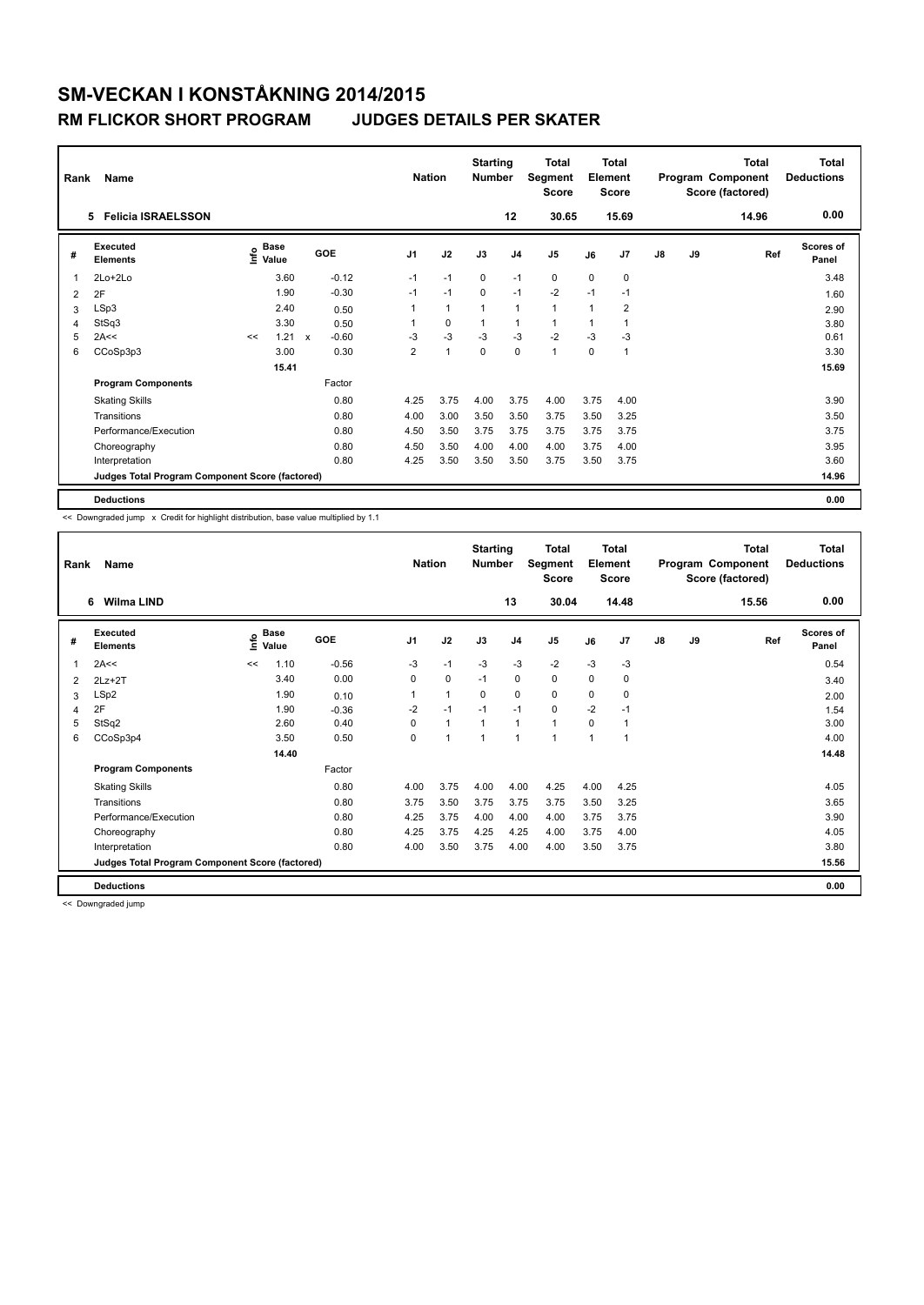### **RM FLICKOR SHORT PROGRAM JUDGES DETAILS PER SKATER**

| Rank | Name<br><b>Emelie NORDOVIST</b><br>7            |         |                      |                           |         | <b>Nation</b>  |                | <b>Starting</b><br><b>Number</b> | 16             | <b>Total</b><br>Segment<br><b>Score</b><br>30.03 |      | <b>Total</b><br>Element<br><b>Score</b><br>15.35 |               |    | <b>Total</b><br>Program Component<br>Score (factored)<br>16.68 | <b>Total</b><br><b>Deductions</b><br>2.00 |
|------|-------------------------------------------------|---------|----------------------|---------------------------|---------|----------------|----------------|----------------------------------|----------------|--------------------------------------------------|------|--------------------------------------------------|---------------|----|----------------------------------------------------------------|-------------------------------------------|
| #    | Executed<br><b>Elements</b>                     | ۴ů      | <b>Base</b><br>Value | GOE                       |         | J <sub>1</sub> | J2             | J3                               | J <sub>4</sub> | J5                                               | J6   | J7                                               | $\mathsf{J}8$ | J9 | Ref                                                            | <b>Scores of</b><br>Panel                 |
| 1    | 2A<                                             | $\prec$ | 2.30                 |                           | $-1.50$ | -3             | $-3$           | $-3$                             | $-3$           | $-3$                                             | $-3$ | $-3$                                             |               |    |                                                                | 0.80                                      |
| 2    | LSp3                                            |         | 2.40                 |                           | 0.80    | $\overline{2}$ | $\overline{2}$ | $\overline{2}$                   | $\mathbf{1}$   | $\overline{2}$                                   | 1    | $\overline{1}$                                   |               |    |                                                                | 3.20                                      |
| 3    | StSq2                                           |         | 2.60                 |                           | 0.50    | 1              | $\mathbf{1}$   | 1                                | $\mathbf{1}$   | $\overline{\mathbf{c}}$                          | 1    | -1                                               |               |    |                                                                | 3.10                                      |
| 4    | 2F                                              |         | 2.09                 | $\boldsymbol{\mathsf{x}}$ | $-0.24$ | $-1$           | $-1$           | $-1$                             | 0              | $\mathbf 0$                                      | $-1$ | $-1$                                             |               |    |                                                                | 1.85                                      |
| 5    | $2Lz+2T<$                                       | $\prec$ | 3.30                 | $\boldsymbol{\mathsf{x}}$ | $-0.90$ | $-3$           | $-3$           | $-3$                             | $-3$           | $-3$                                             | $-3$ | $-3$                                             |               |    |                                                                | 2.40                                      |
| 6    | CCoSp3p4                                        |         | 3.50                 |                           | 0.50    | 0              | $\overline{1}$ | $\mathbf{1}$                     | $\mathbf{1}$   | 1                                                | 1    | $\overline{1}$                                   |               |    |                                                                | 4.00                                      |
|      |                                                 |         | 16.19                |                           |         |                |                |                                  |                |                                                  |      |                                                  |               |    |                                                                | 15.35                                     |
|      | <b>Program Components</b>                       |         |                      |                           | Factor  |                |                |                                  |                |                                                  |      |                                                  |               |    |                                                                |                                           |
|      | <b>Skating Skills</b>                           |         |                      |                           | 0.80    | 4.50           | 4.25           | 4.25                             | 4.25           | 4.50                                             | 4.00 | 4.50                                             |               |    |                                                                | 4.35                                      |
|      | Transitions                                     |         |                      |                           | 0.80    | 4.00           | 3.50           | 4.00                             | 3.75           | 4.25                                             | 3.75 | 4.00                                             |               |    |                                                                | 3.90                                      |
|      | Performance/Execution                           |         |                      |                           | 0.80    | 4.25           | 4.25           | 4.25                             | 4.25           | 4.25                                             | 4.00 | 4.25                                             |               |    |                                                                | 4.25                                      |
|      | Choreography                                    |         |                      |                           | 0.80    | 4.50           | 4.00           | 4.25                             | 4.25           | 4.50                                             | 4.00 | 4.50                                             |               |    |                                                                | 4.30                                      |
|      | Interpretation                                  |         |                      |                           | 0.80    | 4.50           | 3.75           | 4.00                             | 4.00           | 4.25                                             | 3.75 | 4.25                                             |               |    |                                                                | 4.05                                      |
|      | Judges Total Program Component Score (factored) |         |                      |                           |         |                |                |                                  |                |                                                  |      |                                                  |               |    |                                                                | 16.68                                     |
|      | <b>Deductions</b>                               |         |                      | Falls:                    | $-2.00$ |                |                |                                  |                |                                                  |      |                                                  |               |    |                                                                | $-2.00$                                   |

< Under-rotated jump x Credit for highlight distribution, base value multiplied by 1.1

| Rank | Name                                            |    |                                  |                         |                | <b>Nation</b>  | <b>Starting</b><br><b>Number</b> |                | Total<br>Segment<br><b>Score</b> |      | <b>Total</b><br>Element<br><b>Score</b> |               |    | <b>Total</b><br>Program Component<br>Score (factored) | Total<br><b>Deductions</b> |
|------|-------------------------------------------------|----|----------------------------------|-------------------------|----------------|----------------|----------------------------------|----------------|----------------------------------|------|-----------------------------------------|---------------|----|-------------------------------------------------------|----------------------------|
|      | <b>Tuva SILVERBORN</b><br>8                     |    |                                  |                         |                |                |                                  | 9              | 29.22                            |      | 14.54                                   |               |    | 14.68                                                 | 0.00                       |
| #    | Executed<br><b>Elements</b>                     |    | <b>Base</b><br>e Base<br>⊆ Value | GOE                     | J <sub>1</sub> | J2             | J3                               | J <sub>4</sub> | J <sub>5</sub>                   | J6   | J7                                      | $\mathsf{J}8$ | J9 | Ref                                                   | Scores of<br>Panel         |
| 1    | 2A<<                                            | << | 1.10                             | $-0.60$                 | $-3$           | $-3$           | $-3$                             | $-3$           | $-3$                             | $-3$ | $-3$                                    |               |    |                                                       | 0.50                       |
| 2    | CCoSp3p4                                        |    | 3.50                             | 0.04                    | 0              | $\mathbf{1}$   | $\mathbf{1}$                     | 0              | 0                                | $-1$ | $-1$                                    |               |    |                                                       | 3.54                       |
| 3    | 2Lo                                             |    | 1.80                             | $-0.12$                 | 0              | 0              | $\mathbf 0$                      | $\mathbf 0$    | $-1$                             | $-1$ | $-1$                                    |               |    |                                                       | 1.68                       |
| 4    | StSq2                                           |    | 2.60                             | 0.50                    |                | 1              | 1                                | $\mathbf{1}$   | $\mathbf{1}$                     | 0    | $\overline{1}$                          |               |    |                                                       | 3.10                       |
| 5    | $2T+2T$                                         |    | 2.86                             | $-0.04$<br>$\mathsf{x}$ | $\Omega$       | 0              | $\Omega$                         | $\mathbf 0$    | $-1$                             | 0    | $-1$                                    |               |    |                                                       | 2.82                       |
| 6    | LSp3                                            |    | 2.40                             | 0.50                    | 1              | $\overline{2}$ | 1                                | $\mathbf{1}$   | 1                                | 0    | $\mathbf{1}$                            |               |    |                                                       | 2.90                       |
|      |                                                 |    | 14.26                            |                         |                |                |                                  |                |                                  |      |                                         |               |    |                                                       | 14.54                      |
|      | <b>Program Components</b>                       |    |                                  | Factor                  |                |                |                                  |                |                                  |      |                                         |               |    |                                                       |                            |
|      | <b>Skating Skills</b>                           |    |                                  | 0.80                    | 3.75           | 3.50           | 4.00                             | 3.75           | 3.75                             | 3.50 | 3.50                                    |               |    |                                                       | 3.65                       |
|      | Transitions                                     |    |                                  | 0.80                    | 3.50           | 3.50           | 3.75                             | 3.50           | 3.50                             | 3.00 | 3.25                                    |               |    |                                                       | 3.45                       |
|      | Performance/Execution                           |    |                                  | 0.80                    | 4.00           | 3.75           | 4.25                             | 4.00           | 3.50                             | 3.50 | 3.75                                    |               |    |                                                       | 3.80                       |
|      | Choreography                                    |    |                                  | 0.80                    | 4.00           | 3.75           | 4.25                             | 4.00           | 3.50                             | 3.25 | 3.50                                    |               |    |                                                       | 3.75                       |
|      | Interpretation                                  |    |                                  | 0.80                    | 3.75           | 4.00           | 4.00                             | 3.75           | 3.50                             | 3.25 | 3.50                                    |               |    |                                                       | 3.70                       |
|      | Judges Total Program Component Score (factored) |    |                                  |                         |                |                |                                  |                |                                  |      |                                         |               |    |                                                       | 14.68                      |
|      | <b>Deductions</b>                               |    |                                  |                         |                |                |                                  |                |                                  |      |                                         |               |    |                                                       | 0.00                       |

<< Downgraded jump x Credit for highlight distribution, base value multiplied by 1.1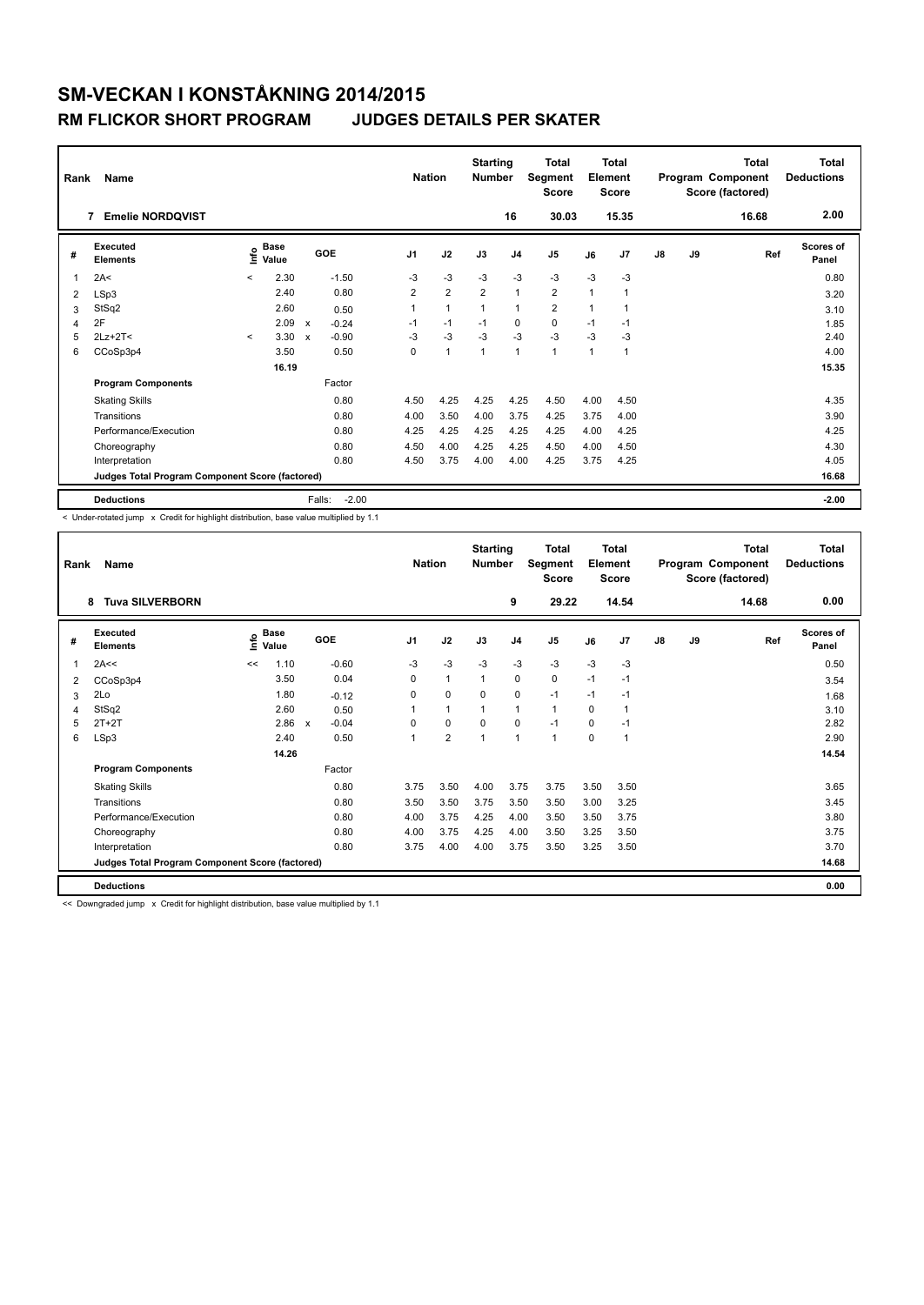### **RM FLICKOR SHORT PROGRAM JUDGES DETAILS PER SKATER**

| Rank | Name<br><b>Matilda LUNDIN</b><br>9              |       |                      |                   | <b>Nation</b>  |                      | <b>Starting</b><br><b>Number</b> | 8              | <b>Total</b><br>Segment<br><b>Score</b><br>27.92 |          | <b>Total</b><br>Element<br><b>Score</b><br>14.84 |               |    | <b>Total</b><br>Program Component<br>Score (factored)<br>14.08 | <b>Total</b><br><b>Deductions</b><br>1.00 |
|------|-------------------------------------------------|-------|----------------------|-------------------|----------------|----------------------|----------------------------------|----------------|--------------------------------------------------|----------|--------------------------------------------------|---------------|----|----------------------------------------------------------------|-------------------------------------------|
| #    | Executed<br><b>Elements</b>                     | Linfo | <b>Base</b><br>Value | GOE               | J <sub>1</sub> | J2                   | J3                               | J <sub>4</sub> | J <sub>5</sub>                                   | J6       | J7                                               | $\mathsf{J}8$ | J9 | Ref                                                            | Scores of<br>Panel                        |
| 1    | 2A<<                                            | <<    | 1.10                 | $-0.60$           | $-3$           | $-3$                 | $-3$                             | $-3$           | $-3$                                             | $-3$     | $-3$                                             |               |    |                                                                | 0.50                                      |
| 2    | $2Lz + 2Lo$                                     |       | 3.90                 | $-0.42$           | $-1$           | $-2$                 | $-1$                             | $-1$           | $-2$                                             | $-1$     | $-2$                                             |               |    |                                                                | 3.48                                      |
| 3    | CCoSp3p4                                        |       | 3.50                 | 0.00              | $-2$           | $\mathbf 0$          | $\Omega$                         | $\mathbf 0$    | $\Omega$                                         | $\Omega$ | 0                                                |               |    |                                                                | 3.50                                      |
| 4    | 2F                                              |       | 1.90                 | 0.06              | 0              | $\blacktriangleleft$ | 1                                | $\mathbf 0$    | $\mathbf 0$                                      | 0        | $-1$                                             |               |    |                                                                | 1.96                                      |
| 5    | LSp3                                            |       | 2.40                 | 0.20              | 0              | 1                    | 1                                | $\Omega$       | $\mathbf 0$                                      | 0        | $\mathbf{1}$                                     |               |    |                                                                | 2.60                                      |
| 6    | StSq2                                           |       | 2.60                 | 0.20              | 0              | $\mathbf 0$          | $\mathbf{1}$                     | $\mathbf 0$    | 1                                                | 0        | 1                                                |               |    |                                                                | 2.80                                      |
|      |                                                 |       | 15.40                |                   |                |                      |                                  |                |                                                  |          |                                                  |               |    |                                                                | 14.84                                     |
|      | <b>Program Components</b>                       |       |                      | Factor            |                |                      |                                  |                |                                                  |          |                                                  |               |    |                                                                |                                           |
|      | <b>Skating Skills</b>                           |       |                      | 0.80              | 3.50           | 3.50                 | 3.75                             | 3.50           | 3.75                                             | 3.50     | 3.50                                             |               |    |                                                                | 3.55                                      |
|      | Transitions                                     |       |                      | 0.80              | 3.00           | 3.25                 | 3.50                             | 3.25           | 3.25                                             | 3.25     | 3.50                                             |               |    |                                                                | 3.30                                      |
|      | Performance/Execution                           |       |                      | 0.80              | 3.50           | 3.50                 | 4.00                             | 3.75           | 3.50                                             | 3.25     | 3.75                                             |               |    |                                                                | 3.60                                      |
|      | Choreography                                    |       |                      | 0.80              | 3.50           | 3.00                 | 4.00                             | 3.75           | 3.25                                             | 3.50     | 3.75                                             |               |    |                                                                | 3.55                                      |
|      | Interpretation                                  |       |                      | 0.80              | 3.75           | 3.25                 | 3.75                             | 3.50           | 3.50                                             | 3.50     | 4.00                                             |               |    |                                                                | 3.60                                      |
|      | Judges Total Program Component Score (factored) |       |                      |                   |                |                      |                                  |                |                                                  |          |                                                  |               |    |                                                                | 14.08                                     |
|      | <b>Deductions</b>                               |       |                      | $-1.00$<br>Falls: |                |                      |                                  |                |                                                  |          |                                                  |               |    |                                                                | $-1.00$                                   |

<< Downgraded jump

| Rank | Name                                            |                              |                                      | <b>Nation</b>  |                | <b>Starting</b><br><b>Number</b> |                | <b>Total</b><br>Segment<br><b>Score</b> |      | Total<br>Element<br><b>Score</b> |               |    | Total<br>Program Component<br>Score (factored) | <b>Total</b><br><b>Deductions</b> |
|------|-------------------------------------------------|------------------------------|--------------------------------------|----------------|----------------|----------------------------------|----------------|-----------------------------------------|------|----------------------------------|---------------|----|------------------------------------------------|-----------------------------------|
| 10   | <b>Tina PROGOULAKIS</b>                         |                              |                                      |                |                |                                  | 3              | 27.86                                   |      | 15.86                            |               |    | 13.00                                          | 1.00                              |
| #    | Executed<br><b>Elements</b>                     | <b>Base</b><br>١nfo<br>Value | GOE                                  | J <sub>1</sub> | J2             | J3                               | J <sub>4</sub> | J <sub>5</sub>                          | J6   | J7                               | $\mathsf{J}8$ | J9 | Ref                                            | <b>Scores of</b><br>Panel         |
| 1    | 2Lz                                             | 2.10                         | $-0.30$                              | $-1$           | $-1$           | $-1$                             | $-1$           | $-1$                                    | $-2$ | $-1$                             |               |    |                                                | 1.80                              |
| 2    | 2A                                              | 3.30                         | 0.00                                 | $-1$           | 0              | 0                                | 0              | 0                                       | 0    | 0                                |               |    |                                                | 3.30                              |
| 3    | CCoSp3p3                                        | 3.00                         | $-0.36$                              | $-1$           | 0              | $-1$                             | $-2$           | $-1$                                    | $-1$ | $-2$                             |               |    |                                                | 2.64                              |
| 4    | StSq2                                           | 2.60                         | 0.00                                 | $-1$           | $-1$           | 0                                | 0              | $\mathbf{1}$                            | 0    | 1                                |               |    |                                                | 2.60                              |
| 5    | $2F+2T$                                         | 3.52                         | $-0.90$<br>$\boldsymbol{\mathsf{x}}$ | $-3$           | $-3$           | $-3$                             | $-3$           | $-3$                                    | $-3$ | $-3$                             |               |    |                                                | 2.62                              |
| 6    | LSp3                                            | 2.40                         | 0.50                                 | 0              | $\overline{2}$ | 1                                | 1              | $\mathbf{1}$                            | 0    | 2                                |               |    |                                                | 2.90                              |
|      |                                                 | 16.92                        |                                      |                |                |                                  |                |                                         |      |                                  |               |    |                                                | 15.86                             |
|      | <b>Program Components</b>                       |                              | Factor                               |                |                |                                  |                |                                         |      |                                  |               |    |                                                |                                   |
|      | <b>Skating Skills</b>                           |                              | 0.80                                 | 3.25           | 3.25           | 3.75                             | 3.50           | 3.25                                    | 3.50 | 4.25                             |               |    |                                                | 3.45                              |
|      | Transitions                                     |                              | 0.80                                 | 2.75           | 2.50           | 3.25                             | 2.75           | 3.25                                    | 3.00 | 3.50                             |               |    |                                                | 3.00                              |
|      | Performance/Execution                           |                              | 0.80                                 | 3.00           | 3.25           | 3.75                             | 3.25           | 3.25                                    | 3.25 | 4.00                             |               |    |                                                | 3.35                              |
|      | Choreography                                    |                              | 0.80                                 | 3.00           | 3.00           | 3.50                             | 3.25           | 3.50                                    | 3.00 | 4.25                             |               |    |                                                | 3.25                              |
|      | Interpretation                                  |                              | 0.80                                 | 2.75           | 2.75           | 3.50                             | 3.50           | 3.25                                    | 3.00 | 4.00                             |               |    |                                                | 3.20                              |
|      | Judges Total Program Component Score (factored) |                              |                                      |                |                |                                  |                |                                         |      |                                  |               |    |                                                | 13.00                             |
|      | <b>Deductions</b>                               |                              | $-1.00$<br>Falls:                    |                |                |                                  |                |                                         |      |                                  |               |    |                                                | $-1.00$                           |

x Credit for highlight distribution, base value multiplied by 1.1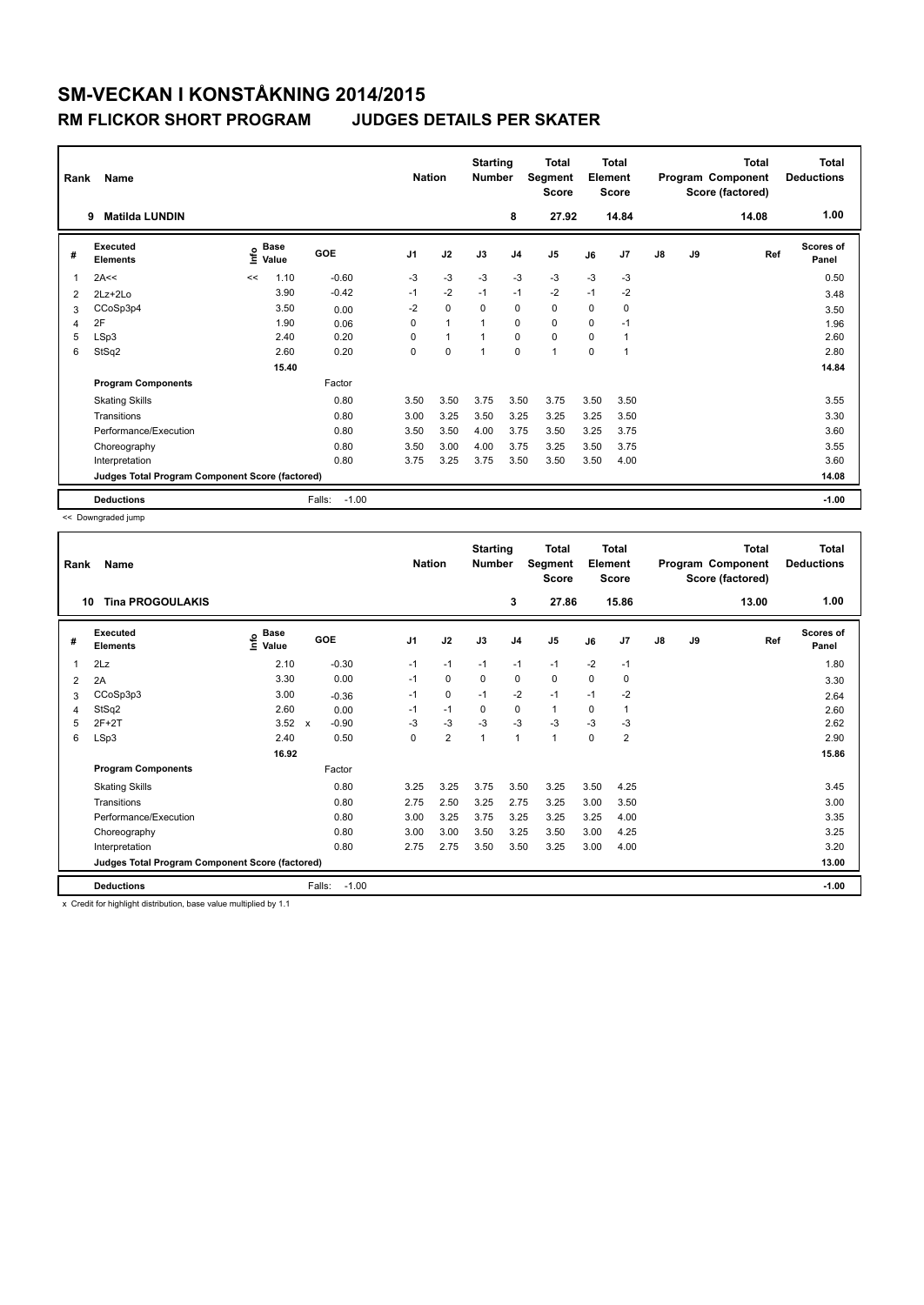### **RM FLICKOR SHORT PROGRAM JUDGES DETAILS PER SKATER**

| Rank | Name                                            |         |                      |              |         | <b>Nation</b>  |             | <b>Starting</b><br><b>Number</b> |                | <b>Total</b><br><b>Segment</b><br><b>Score</b> |      | <b>Total</b><br>Element<br><b>Score</b> |               |    | <b>Total</b><br>Program Component<br>Score (factored) | <b>Total</b><br><b>Deductions</b> |
|------|-------------------------------------------------|---------|----------------------|--------------|---------|----------------|-------------|----------------------------------|----------------|------------------------------------------------|------|-----------------------------------------|---------------|----|-------------------------------------------------------|-----------------------------------|
| 11   | <b>Wilma BROVALL</b>                            |         |                      |              |         |                |             |                                  | 11             | 26.75                                          |      | 12.75                                   |               |    | 14.00                                                 | 0.00                              |
| #    | Executed<br><b>Elements</b>                     | ١nf٥    | <b>Base</b><br>Value |              | GOE     | J <sub>1</sub> | J2          | J3                               | J <sub>4</sub> | J <sub>5</sub>                                 | J6   | J <sub>7</sub>                          | $\mathsf{J}8$ | J9 | Ref                                                   | <b>Scores of</b><br>Panel         |
| 1    | 2A<                                             | $\prec$ | 2.30                 |              | $-1.50$ | $-3$           | $-3$        | $-3$                             | $-3$           | $-3$                                           | $-3$ | $-3$                                    |               |    |                                                       | 0.80                              |
| 2    | CCoSp3p3                                        |         | 3.00                 |              | 0.00    | 0              | $\mathbf 0$ | $\mathbf 0$                      | $\mathbf 0$    | $\mathbf{1}$                                   | 0    | $-1$                                    |               |    |                                                       | 3.00                              |
| 3    | $2Lz+2T$                                        |         | 3.40                 |              | $-0.06$ | 0              | $\mathbf 0$ | $\Omega$                         | $-1$           | $\mathbf 0$                                    | 0    | $-2$                                    |               |    |                                                       | 3.34                              |
| 4    | 2F                                              |         | 2.09                 | $\mathsf{x}$ | $-0.12$ | $-1$           | $\Omega$    | $\Omega$                         | $\Omega$       | $\Omega$                                       | $-1$ | $-1$                                    |               |    |                                                       | 1.97                              |
| 5    | LSp2                                            |         | 1.90                 |              | $-0.06$ | $-1$           | $-1$        | 0                                | $\mathbf 0$    | $\mathbf 0$                                    | 0    | 0                                       |               |    |                                                       | 1.84                              |
| 6    | StSq1                                           |         | 1.80                 |              | 0.00    | 0              | $\mathbf 0$ |                                  | $\mathbf 0$    | $\Omega$                                       | 0    | $-1$                                    |               |    |                                                       | 1.80                              |
|      |                                                 |         | 14.49                |              |         |                |             |                                  |                |                                                |      |                                         |               |    |                                                       | 12.75                             |
|      | <b>Program Components</b>                       |         |                      |              | Factor  |                |             |                                  |                |                                                |      |                                         |               |    |                                                       |                                   |
|      | <b>Skating Skills</b>                           |         |                      |              | 0.80    | 3.75           | 3.25        | 4.00                             | 3.75           | 4.00                                           | 3.50 | 3.50                                    |               |    |                                                       | 3.70                              |
|      | Transitions                                     |         |                      |              | 0.80    | 3.25           | 3.00        | 4.00                             | 3.50           | 3.50                                           | 3.25 | 3.00                                    |               |    |                                                       | 3.30                              |
|      | Performance/Execution                           |         |                      |              | 0.80    | 3.50           | 3.25        | 4.25                             | 3.75           | 3.75                                           | 3.50 | 3.25                                    |               |    |                                                       | 3.55                              |
|      | Choreography                                    |         |                      |              | 0.80    | 3.50           | 3.25        | 3.75                             | 3.75           | 3.75                                           | 3.50 | 3.50                                    |               |    |                                                       | 3.60                              |
|      | Interpretation                                  |         |                      |              | 0.80    | 3.50           | 3.00        | 3.75                             | 3.50           | 3.50                                           | 3.25 | 3.00                                    |               |    |                                                       | 3.35                              |
|      | Judges Total Program Component Score (factored) |         |                      |              |         |                |             |                                  |                |                                                |      |                                         |               |    |                                                       | 14.00                             |
|      | <b>Deductions</b>                               |         |                      |              |         |                |             |                                  |                |                                                |      |                                         |               |    |                                                       | 0.00                              |

< Under-rotated jump x Credit for highlight distribution, base value multiplied by 1.1

| Rank | Name                                            |    |                      |         | <b>Nation</b>  |      | <b>Starting</b><br><b>Number</b> |                | <b>Total</b><br>Segment<br><b>Score</b> |             | <b>Total</b><br>Element<br><b>Score</b> |               |    | <b>Total</b><br>Program Component<br>Score (factored) | Total<br><b>Deductions</b> |
|------|-------------------------------------------------|----|----------------------|---------|----------------|------|----------------------------------|----------------|-----------------------------------------|-------------|-----------------------------------------|---------------|----|-------------------------------------------------------|----------------------------|
| 12   | <b>Johanna KRAAMER</b>                          |    |                      |         |                |      |                                  | 6              | 26.54                                   |             | 13.26                                   |               |    | 13.28                                                 | 0.00                       |
| #    | Executed<br><b>Elements</b>                     | ۴ů | <b>Base</b><br>Value | GOE     | J <sub>1</sub> | J2   | J3                               | J <sub>4</sub> | J <sub>5</sub>                          | J6          | J7                                      | $\mathsf{J}8$ | J9 | Ref                                                   | Scores of<br>Panel         |
| 1    | $2Lz+2T$                                        |    | 3.40                 | 0.00    | 0              | 0    | $\mathbf 0$                      | $\mathbf 0$    | $\mathbf 0$                             | $\mathbf 0$ | $\mathbf{1}$                            |               |    |                                                       | 3.40                       |
| 2    | 2A<<                                            | << | 1.10                 | $-0.60$ | -3             | $-3$ | -3                               | $-3$           | $-3$                                    | -3          | -3                                      |               |    |                                                       | 0.50                       |
| 3    | LSp2                                            |    | 1.90                 | 0.20    | 1              | 1    | $\mathbf 0$                      | $\mathbf 0$    | $\overline{2}$                          | $-1$        | $\mathbf 0$                             |               |    |                                                       | 2.10                       |
| 4    | 2F                                              |    | 1.90                 | $-0.12$ | 0              | $-1$ | $\mathbf 0$                      | $\mathbf 0$    | $-1$                                    | 0           | $-1$                                    |               |    |                                                       | 1.78                       |
| 5    | StSq2                                           |    | 2.60                 | 0.00    | $\Omega$       | 0    | $\Omega$                         | $\mathbf 0$    | $\mathbf{1}$                            | 0           | 0                                       |               |    |                                                       | 2.60                       |
| 6    | CCoSp3p3                                        |    | 3.00                 | $-0.12$ | $-1$           | 0    | 0                                | $-1$           | 0                                       | 0           | $-1$                                    |               |    |                                                       | 2.88                       |
|      |                                                 |    | 13.90                |         |                |      |                                  |                |                                         |             |                                         |               |    |                                                       | 13.26                      |
|      | <b>Program Components</b>                       |    |                      | Factor  |                |      |                                  |                |                                         |             |                                         |               |    |                                                       |                            |
|      | <b>Skating Skills</b>                           |    |                      | 0.80    | 3.25           | 3.25 | 3.75                             | 3.25           | 3.75                                    | 3.00        | 3.50                                    |               |    |                                                       | 3.40                       |
|      | Transitions                                     |    |                      | 0.80    | 3.00           | 3.00 | 3.25                             | 2.75           | 3.25                                    | 2.75        | 3.00                                    |               |    |                                                       | 3.00                       |
|      | Performance/Execution                           |    |                      | 0.80    | 3.50           | 3.25 | 3.50                             | 3.50           | 3.50                                    | 3.00        | 3.50                                    |               |    |                                                       | 3.45                       |
|      | Choreography                                    |    |                      | 0.80    | 3.50           | 3.00 | 3.75                             | 3.25           | 3.75                                    | 3.00        | 3.75                                    |               |    |                                                       | 3.45                       |
|      | Interpretation                                  |    |                      | 0.80    | 3.50           | 3.00 | 3.50                             | 3.25           | 3.50                                    | 2.75        | 3.25                                    |               |    |                                                       | 3.30                       |
|      | Judges Total Program Component Score (factored) |    |                      |         |                |      |                                  |                |                                         |             |                                         |               |    |                                                       | 13.28                      |
|      | <b>Deductions</b>                               |    |                      |         |                |      |                                  |                |                                         |             |                                         |               |    |                                                       | 0.00                       |

<< Downgraded jump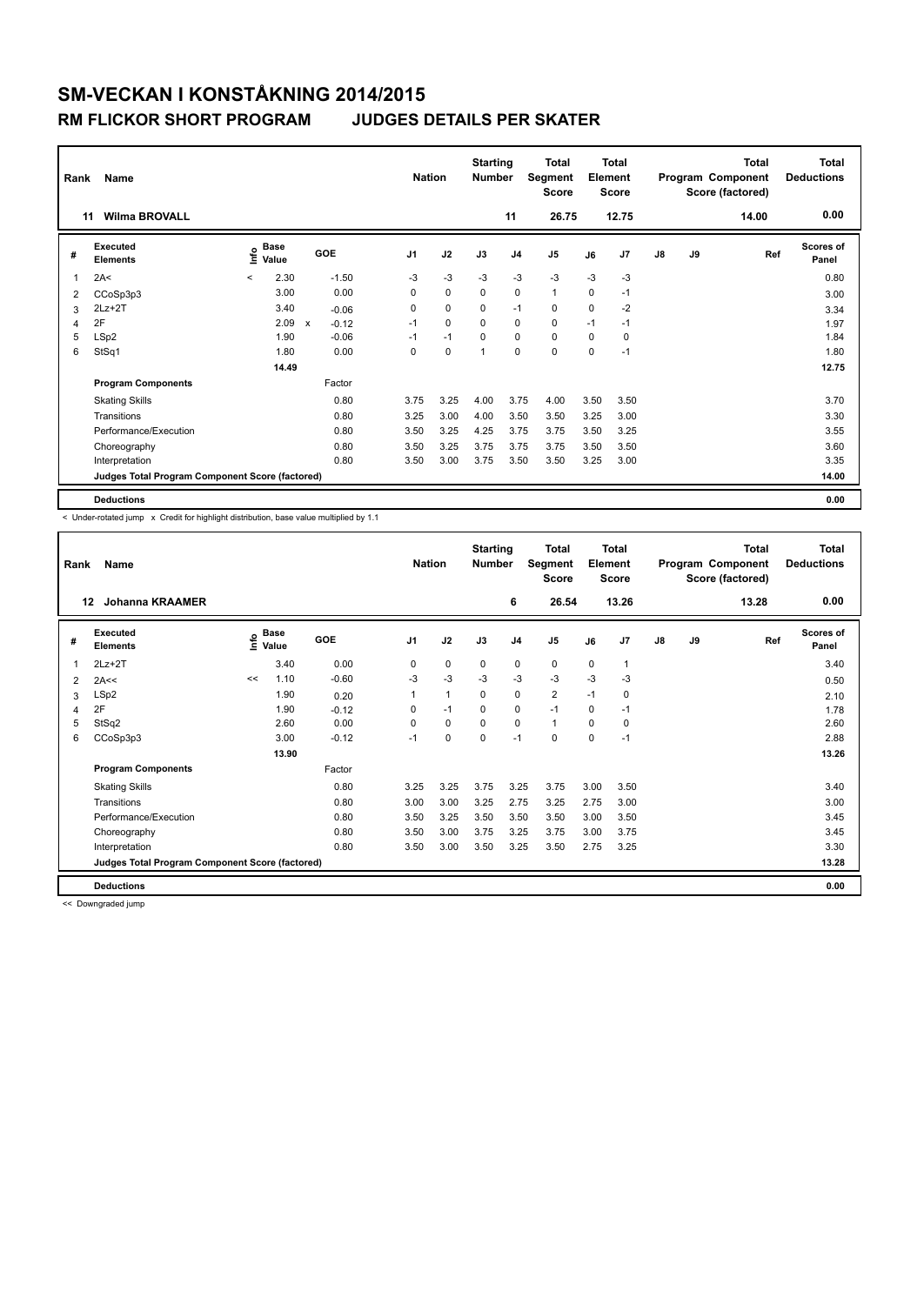### **RM FLICKOR SHORT PROGRAM JUDGES DETAILS PER SKATER**

| Rank | Name<br><b>Alva ERIKSSON</b><br>13              | <b>Nation</b> |                      | <b>Starting</b><br><b>Number</b><br>10 |                | <b>Total</b><br><b>Segment</b><br><b>Score</b><br>26.29 | Total<br>Element<br><b>Score</b><br>13.01 |                |                |      | <b>Total</b><br>Program Component<br>Score (factored)<br>14.28 | <b>Total</b><br><b>Deductions</b><br>1.00 |    |     |                           |
|------|-------------------------------------------------|---------------|----------------------|----------------------------------------|----------------|---------------------------------------------------------|-------------------------------------------|----------------|----------------|------|----------------------------------------------------------------|-------------------------------------------|----|-----|---------------------------|
| #    | Executed<br><b>Elements</b>                     | Linfo         | <b>Base</b><br>Value | GOE                                    | J <sub>1</sub> | J2                                                      | J3                                        | J <sub>4</sub> | J <sub>5</sub> | J6   | J7                                                             | $\mathsf{J}8$                             | J9 | Ref | <b>Scores of</b><br>Panel |
| 1    | 2A<<                                            | <<            | 1.10                 | $-0.60$                                | -3             | $-3$                                                    | $-3$                                      | $-3$           | $-3$           | $-3$ | $-3$                                                           |                                           |    |     | 0.50                      |
| 2    | $2Lz+2T$                                        |               | 3.40                 | $-0.72$                                | $-2$           | $-2$                                                    | $-3$                                      | $-3$           | $-2$           | $-2$ | $-3$                                                           |                                           |    |     | 2.68                      |
| 3    | LSp1                                            |               | 1.50                 | $-0.42$                                | $-1$           | $-2$                                                    | $-1$                                      | $-1$           | $-2$           | $-1$ | $-2$                                                           |                                           |    |     | 1.08                      |
| 4    | StSq2                                           |               | 2.60                 | 0.30                                   |                | $\mathbf 0$                                             | $\Omega$                                  | $\mathbf{1}$   | $\mathbf 0$    | 1    | 1                                                              |                                           |    |     | 2.90                      |
| 5    | 2F                                              |               | 2.09                 | 0.06<br>$\boldsymbol{\mathsf{x}}$      |                | 1                                                       | $\Omega$                                  | $\mathbf 0$    | $\mathbf 0$    | 0    | 0                                                              |                                           |    |     | 2.15                      |
| 6    | CCoSp3p4                                        |               | 3.50                 | 0.20                                   |                | $-1$                                                    | $\Omega$                                  | $\mathbf{1}$   | 1              | 0    | 0                                                              |                                           |    |     | 3.70                      |
|      |                                                 |               | 14.19                |                                        |                |                                                         |                                           |                |                |      |                                                                |                                           |    |     | 13.01                     |
|      | <b>Program Components</b>                       |               |                      | Factor                                 |                |                                                         |                                           |                |                |      |                                                                |                                           |    |     |                           |
|      | <b>Skating Skills</b>                           |               |                      | 0.80                                   | 4.00           | 3.50                                                    | 3.50                                      | 3.50           | 4.00           | 3.50 | 3.00                                                           |                                           |    |     | 3.60                      |
|      | Transitions                                     |               |                      | 0.80                                   | 3.75           | 3.50                                                    | 3.25                                      | 3.50           | 3.50           | 3.25 | 3.25                                                           |                                           |    |     | 3.40                      |
|      | Performance/Execution                           |               |                      | 0.80                                   | 4.25           | 3.25                                                    | 3.75                                      | 4.00           | 3.50           | 3.50 | 3.50                                                           |                                           |    |     | 3.65                      |
|      | Choreography                                    |               |                      | 0.80                                   | 4.50           | 3.50                                                    | 3.75                                      | 3.75           | 3.75           | 3.50 | 3.75                                                           |                                           |    |     | 3.70                      |
|      | Interpretation                                  |               |                      | 0.80                                   | 4.25           | 3.25                                                    | 3.50                                      | 3.75           | 3.50           | 3.50 | 3.25                                                           |                                           |    |     | 3.50                      |
|      | Judges Total Program Component Score (factored) |               |                      |                                        |                |                                                         |                                           |                |                |      |                                                                |                                           |    |     | 14.28                     |
|      | <b>Deductions</b>                               |               |                      | Falls:<br>$-1.00$                      |                |                                                         |                                           |                |                |      |                                                                |                                           |    |     | $-1.00$                   |

<< Downgraded jump x Credit for highlight distribution, base value multiplied by 1.1 ! Not clear edge

|    | Name<br>Rank                                    |    |                                  |                           |         |                | <b>Nation</b> |             | <b>Starting</b><br><b>Number</b> | <b>Total</b><br>Segment<br><b>Score</b> | <b>Total</b><br>Element<br><b>Score</b> |                | <b>Total</b><br>Program Component<br>Score (factored) |    |       | Total<br><b>Deductions</b> |
|----|-------------------------------------------------|----|----------------------------------|---------------------------|---------|----------------|---------------|-------------|----------------------------------|-----------------------------------------|-----------------------------------------|----------------|-------------------------------------------------------|----|-------|----------------------------|
| 14 | <b>Ellen SALMONSSON</b>                         |    |                                  |                           |         |                |               |             | 7                                | 26.19                                   |                                         | 12.39          |                                                       |    | 13.80 | 0.00                       |
| #  | Executed<br><b>Elements</b>                     |    | <b>Base</b><br>e Base<br>⊆ Value |                           | GOE     | J <sub>1</sub> | J2            | J3          | J <sub>4</sub>                   | J <sub>5</sub>                          | J6                                      | J7             | J8                                                    | J9 | Ref   | <b>Scores of</b><br>Panel  |
| 1  | StSq1                                           |    | 1.80                             |                           | 0.10    | $-1$           | 0             | $\mathbf 0$ | $\mathbf 0$                      | $\mathbf{1}$                            | $\mathbf 0$                             | $\overline{1}$ |                                                       |    |       | 1.90                       |
| 2  | CCoSp3p3                                        |    | 3.00                             |                           | 0.30    | 0              | 0             | 1           | $\mathbf{1}$                     | 1                                       | 0                                       | 1              |                                                       |    |       | 3.30                       |
| 3  | 2A<<                                            | << | 1.21                             | $\boldsymbol{\mathsf{x}}$ | $-0.60$ | $-3$           | $-3$          | $-3$        | $-3$                             | $-3$                                    | $-3$                                    | $-3$           |                                                       |    |       | 0.61                       |
| 4  | $2F+2T$                                         |    | 3.52                             | $\mathsf{x}$              | 0.00    | 0              | $\Omega$      | $\Omega$    | $\mathbf 0$                      | 0                                       | 0                                       | 0              |                                                       |    |       | 3.52                       |
| 5  | 2Lo                                             |    | 1.98                             | $\boldsymbol{\mathsf{x}}$ | $-0.12$ | $-1$           | 0             | $\Omega$    | $\Omega$                         | $\mathbf{1}$                            | $-1$                                    | $-1$           |                                                       |    |       | 1.86                       |
| 6  | LSp1                                            |    | 1.50                             |                           | $-0.30$ | $-1$           | $-1$          | $-1$        | $\mathbf 0$                      | $-1$                                    | $-1$                                    | $-1$           |                                                       |    |       | 1.20                       |
|    |                                                 |    | 13.01                            |                           |         |                |               |             |                                  |                                         |                                         |                |                                                       |    |       | 12.39                      |
|    | <b>Program Components</b>                       |    |                                  |                           | Factor  |                |               |             |                                  |                                         |                                         |                |                                                       |    |       |                            |
|    | <b>Skating Skills</b>                           |    |                                  |                           | 0.80    | 3.50           | 3.25          | 3.50        | 3.50                             | 4.00                                    | 3.50                                    | 3.75           |                                                       |    |       | 3.55                       |
|    | Transitions                                     |    |                                  |                           | 0.80    | 3.00           | 2.75          | 3.50        | 3.25                             | 3.50                                    | 3.00                                    | 3.25           |                                                       |    |       | 3.20                       |
|    | Performance/Execution                           |    |                                  |                           | 0.80    | 3.25           | 3.25          | 3.75        | 3.75                             | 3.75                                    | 3.50                                    | 3.50           |                                                       |    |       | 3.55                       |
|    | Choreography                                    |    |                                  |                           | 0.80    | 3.50           | 3.25          | 3.75        | 3.75                             | 3.75                                    | 3.25                                    | 3.75           |                                                       |    |       | 3.60                       |
|    | Interpretation                                  |    |                                  |                           | 0.80    | 3.25           | 3.25          | 3.50        | 3.50                             | 3.75                                    | 3.25                                    | 3.00           |                                                       |    |       | 3.35                       |
|    | Judges Total Program Component Score (factored) |    |                                  |                           |         |                |               |             |                                  |                                         |                                         |                |                                                       |    |       | 13.80                      |
|    | <b>Deductions</b>                               |    |                                  |                           |         |                |               |             |                                  |                                         |                                         |                |                                                       |    |       | 0.00                       |

<< Downgraded jump x Credit for highlight distribution, base value multiplied by 1.1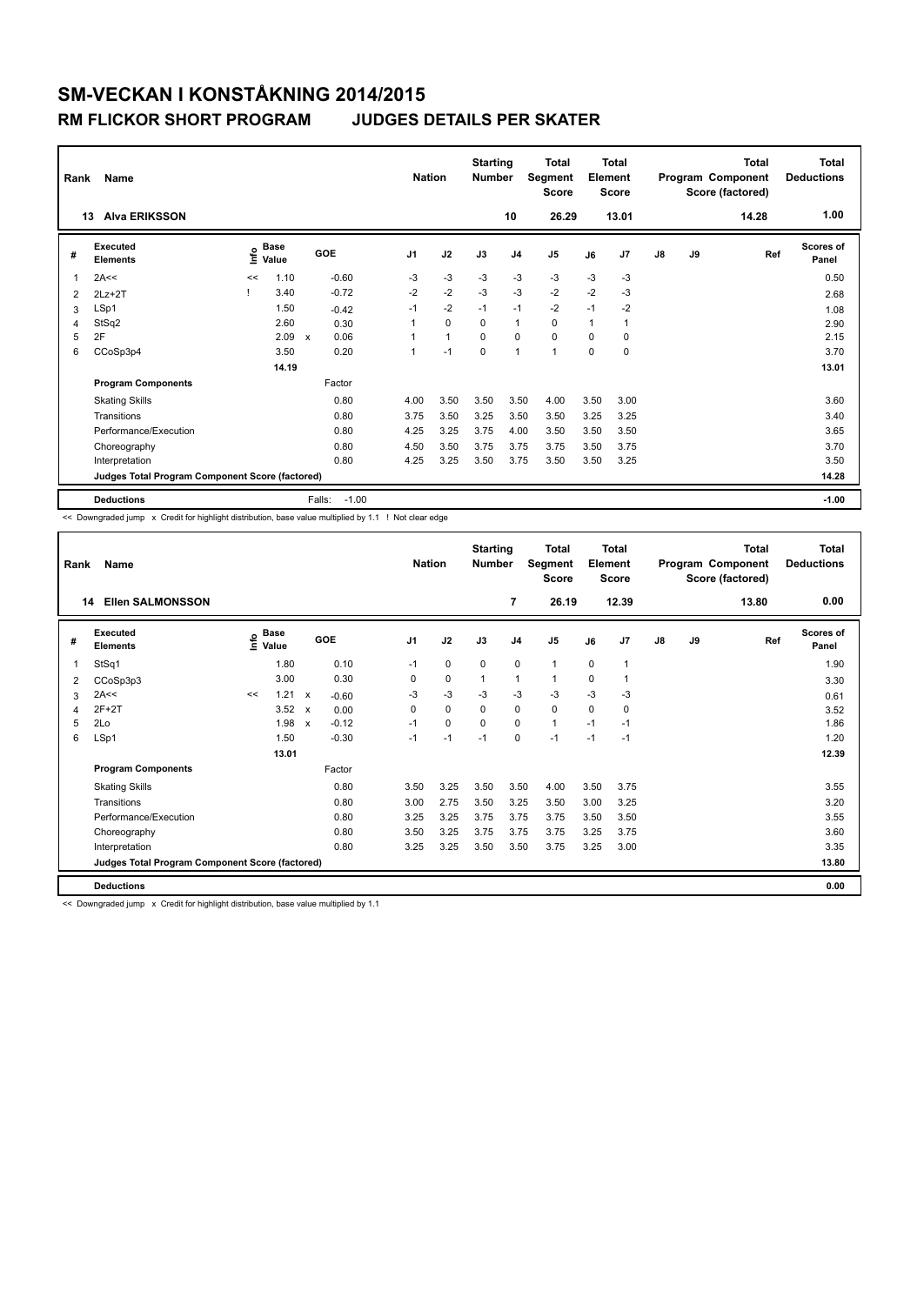### **RM FLICKOR SHORT PROGRAM JUDGES DETAILS PER SKATER**

| Rank | Name                                            |                              | <b>Nation</b>             |         | <b>Starting</b><br><b>Number</b> | <b>Total</b><br>Segment<br><b>Score</b> | <b>Total</b><br>Element<br><b>Score</b> |                |                |             | <b>Total</b><br>Program Component<br>Score (factored) | Total<br><b>Deductions</b> |    |       |                    |
|------|-------------------------------------------------|------------------------------|---------------------------|---------|----------------------------------|-----------------------------------------|-----------------------------------------|----------------|----------------|-------------|-------------------------------------------------------|----------------------------|----|-------|--------------------|
| 15   | Filippa WESSTRÖM                                |                              |                           |         |                                  |                                         |                                         | 4              | 25.85          |             | 13.33                                                 |                            |    | 12.52 | 0.00               |
| #    | Executed<br><b>Elements</b>                     | <b>Base</b><br>١nf٥<br>Value |                           | GOE     | J <sub>1</sub>                   | J2                                      | J3                                      | J <sub>4</sub> | J <sub>5</sub> | J6          | J7                                                    | $\mathsf{J}8$              | J9 | Ref   | Scores of<br>Panel |
| 1    | $2Lz+2T$                                        | 3.40                         |                           | $-0.12$ | $-1$                             | $\mathbf 0$                             | $\mathbf 0$                             | $-1$           | 0              | $\mathbf 0$ | $-2$                                                  |                            |    |       | 3.28               |
| 2    | CCoSp3p4                                        | 3.50                         |                           | 0.00    | 0                                | $\mathbf 0$                             | $\Omega$                                | $\mathbf 0$    | $\mathbf 0$    | 0           | $-1$                                                  |                            |    |       | 3.50               |
| 3    | $1A^*$                                          | $\star$<br>0.00              |                           | 0.00    | $\overline{\phantom{0}}$         | ٠                                       |                                         | ٠              |                |             |                                                       |                            |    |       | 0.00               |
| 4    | 2F                                              | 2.09                         | $\boldsymbol{\mathsf{x}}$ | 0.06    | $\Omega$                         | $\Omega$                                | $\Omega$                                | $\mathbf 0$    | $\mathbf{1}$   | $\Omega$    | 1                                                     |                            |    |       | 2.15               |
| 5    | LSp2                                            | 1.90                         |                           | 0.00    | 0                                | $\mathbf{1}$                            | 0                                       | $\pmb{0}$      | $\mathbf 0$    | 0           | 0                                                     |                            |    |       | 1.90               |
| 6    | StSq2                                           | 2.60                         |                           | $-0.10$ | $\mathbf 0$                      | $\mathbf 0$                             | $\Omega$                                | $\mathbf 0$    | $\mathbf 0$    | $-1$        | $-1$                                                  |                            |    |       | 2.50               |
|      |                                                 | 13.49                        |                           |         |                                  |                                         |                                         |                |                |             |                                                       |                            |    |       | 13.33              |
|      | <b>Program Components</b>                       |                              |                           | Factor  |                                  |                                         |                                         |                |                |             |                                                       |                            |    |       |                    |
|      | <b>Skating Skills</b>                           |                              |                           | 0.80    | 3.00                             | 3.25                                    | 3.50                                    | 3.25           | 3.75           | 2.75        | 2.50                                                  |                            |    |       | 3.15               |
|      | Transitions                                     |                              |                           | 0.80    | 2.75                             | 3.00                                    | 3.50                                    | 2.50           | 3.50           | 2.75        | 2.25                                                  |                            |    |       | 2.90               |
|      | Performance/Execution                           |                              |                           | 0.80    | 2.75                             | 3.50                                    | 3.25                                    | 3.50           | 3.50           | 3.00        | 2.50                                                  |                            |    |       | 3.20               |
|      | Choreography                                    |                              |                           | 0.80    | 3.25                             | 3.50                                    | 3.25                                    | 3.25           | 3.50           | 3.00        | 2.75                                                  |                            |    |       | 3.25               |
|      | Interpretation                                  |                              |                           | 0.80    | 3.00                             | 3.50                                    | 3.00                                    | 3.50           | 3.50           | 2.75        | 2.25                                                  |                            |    |       | 3.15               |
|      | Judges Total Program Component Score (factored) |                              |                           |         |                                  |                                         |                                         |                |                |             |                                                       |                            |    |       | 12.52              |
|      | <b>Deductions</b>                               |                              |                           |         |                                  |                                         |                                         |                |                |             |                                                       |                            |    |       | 0.00               |

\* Invalid element x Credit for highlight distribution, base value multiplied by 1.1

|    | Name<br>Rank                                    |      |                      |                           |         |  |                | <b>Nation</b> |             | <b>Starting</b><br><b>Number</b> | <b>Total</b><br>Segment<br><b>Score</b> | Total<br>Element<br><b>Score</b> |                |    |    | <b>Total</b><br>Program Component<br>Score (factored) | Total<br><b>Deductions</b> |
|----|-------------------------------------------------|------|----------------------|---------------------------|---------|--|----------------|---------------|-------------|----------------------------------|-----------------------------------------|----------------------------------|----------------|----|----|-------------------------------------------------------|----------------------------|
| 16 | Anja LINDQVIST                                  |      |                      |                           |         |  |                |               |             | 5                                | 25.16                                   |                                  | 11.08          |    |    | 14.08                                                 | 0.00                       |
| #  | Executed<br><b>Elements</b>                     | ١nfo | <b>Base</b><br>Value |                           | GOE     |  | J <sub>1</sub> | J2            | J3          | J <sub>4</sub>                   | J <sub>5</sub>                          | J6                               | J7             | J8 | J9 | Ref                                                   | <b>Scores of</b><br>Panel  |
| 1  | 2Lo                                             |      | 1.80                 |                           | 0.00    |  | 0              | 0             | $\mathbf 0$ | $-1$                             | $\mathbf{1}$                            | $\mathbf 0$                      | $\mathbf 0$    |    |    |                                                       | 1.80                       |
| 2  | LSp2                                            |      | 1.90                 |                           | $-0.12$ |  | 0              | 0             | $-1$        | $-1$                             | 0                                       | $-1$                             | 0              |    |    |                                                       | 1.78                       |
| 3  | StSq2                                           |      | 2.60                 |                           | 0.40    |  | 1              | 1             | $\mathbf 0$ | $\mathbf{1}$                     | $\mathbf{1}$                            | 0                                | $\overline{1}$ |    |    |                                                       | 3.00                       |
| 4  | 2F+COMBO                                        |      | 2.09                 | $\boldsymbol{\mathsf{x}}$ | $-0.90$ |  | $-3$           | $-3$          | $-3$        | $-3$                             | $-3$                                    | $-3$                             | -3             |    |    |                                                       | 1.19                       |
| 5  | 2A<<                                            | <<   | 1.21                 | $\mathbf{x}$              | $-0.60$ |  | $-3$           | $-3$          | $-3$        | $-3$                             | $-3$                                    | $-3$                             | -3             |    |    |                                                       | 0.61                       |
| 6  | CCoSp2p4                                        |      | 2.50                 |                           | 0.20    |  | 1              | $\mathbf{1}$  | $\mathbf 0$ | $-1$                             | 1                                       | $\mathbf 0$                      | $\mathbf 0$    |    |    |                                                       | 2.70                       |
|    |                                                 |      | 12.10                |                           |         |  |                |               |             |                                  |                                         |                                  |                |    |    |                                                       | 11.08                      |
|    | <b>Program Components</b>                       |      |                      |                           | Factor  |  |                |               |             |                                  |                                         |                                  |                |    |    |                                                       |                            |
|    | <b>Skating Skills</b>                           |      |                      |                           | 0.80    |  | 3.50           | 3.25          | 3.50        | 3.50                             | 3.75                                    | 3.25                             | 3.75           |    |    |                                                       | 3.50                       |
|    | Transitions                                     |      |                      |                           | 0.80    |  | 3.25           | 3.50          | 3.50        | 3.25                             | 3.50                                    | 3.00                             | 3.25           |    |    |                                                       | 3.35                       |
|    | Performance/Execution                           |      |                      |                           | 0.80    |  | 3.50           | 3.50          | 3.75        | 3.75                             | 3.50                                    | 3.25                             | 3.50           |    |    |                                                       | 3.55                       |
|    | Choreography                                    |      |                      |                           | 0.80    |  | 3.50           | 3.50          | 3.50        | 3.50                             | 3.75                                    | 3.25                             | 4.00           |    |    |                                                       | 3.55                       |
|    | Interpretation                                  |      |                      |                           | 0.80    |  | 3.75           | 3.75          | 3.75        | 3.50                             | 3.50                                    | 3.00                             | 4.00           |    |    |                                                       | 3.65                       |
|    | Judges Total Program Component Score (factored) |      |                      |                           |         |  |                |               |             |                                  |                                         |                                  |                |    |    |                                                       | 14.08                      |
|    | <b>Deductions</b>                               |      |                      |                           |         |  |                |               |             |                                  |                                         |                                  |                |    |    |                                                       | 0.00                       |

<< Downgraded jump x Credit for highlight distribution, base value multiplied by 1.1